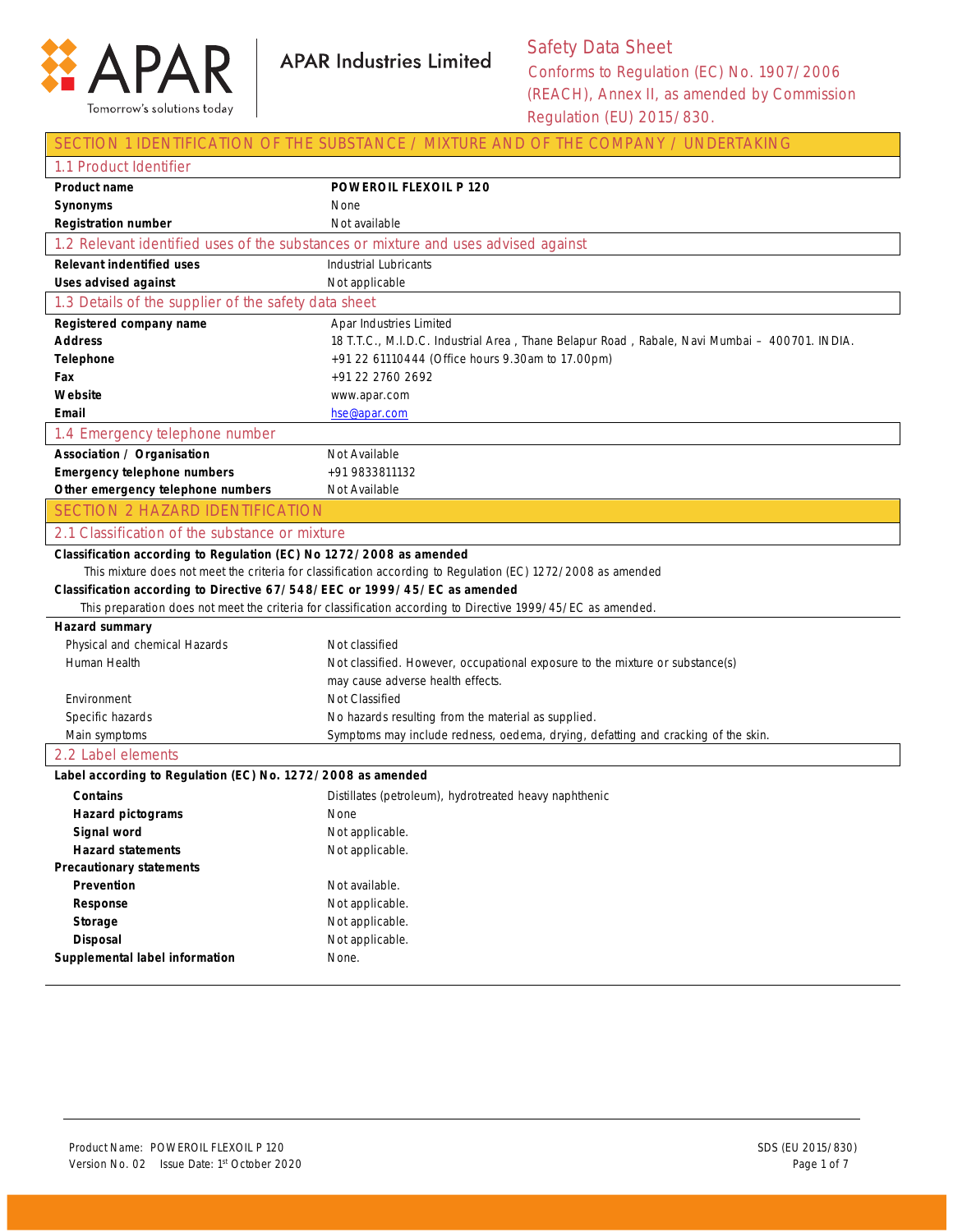

Tomorrow's solutions today

## Safety Data Sheet Conforms to Regulation (EC) No. 1907/2006 (REACH), Annex II, as amended by Commission

Regulation (EU) 2015/830.

| SECTION 3 COMPOSITION / INFORMATION ON INGREDIENTS<br>3.2 Mixture<br>1. CAS No.<br>% (Weight)<br><b>Classification according to</b><br>Name<br>Classification (67/548/EEC)<br>2. EC No.<br>regulation (EC)<br>No.1272/2008(CLP)<br>1.64742-54-7<br>$70 - 80$<br>Distillates (petroleum),<br>Not classified<br>Not classified<br>hydrotreated heavy paraffinic<br>2. 265-157-1<br>1.64742-52-5<br>Distillates (petroleum),<br>$20 - 30$<br>Not classified<br>Not classified<br>hydrotreated Heavy naphthenic<br>2. 265-155-0<br>Ingredient notes<br>The highly refined mineral oil contains <3% (w/w) DMSO extract, according to IP346.<br><b>SECTION 4 FIRST AID MEASURES</b><br>4.1 Description of first aid measures<br><b>Eye Contact</b><br>If this product comes in contact with eyes :<br>> Wash out immediately with water<br>> If irritation continues, seek medical attention.<br>> Removal of contact lenses after an eye injury should only be undertaken by skilled personnel.<br><b>Skin Contact</b><br>If skin or hair contact occurs:<br>> Flush skin and hair with running water (and soap if available).<br>$\triangleright$ Seek medical attention in event of irritation.<br>Inhalation<br>If fumes, aerosol or combustion products are inhaled remove from contaminated area. Other measures<br>are usually unnecessary.<br>> Immediately give a glass of water.<br>Ingestion<br>> First aid is not generally required. If in doubt, contact a Poisons Information Centre or a doctor.<br>4.2 Most important symptoms and effects, both acute and delayed<br>See section 11<br>4.3 Indication of any immediate medical attention and special treatment needed<br>Treat symptomatically.<br><b>SECTION 5 FIRE FIGHTING MEASURES</b><br>5.1 Extinguishing media<br>> Dry chemicals Powder.<br>$\triangleright$ Foam.<br>$\triangleright$ BCF (where regulations permit).<br>$\triangleright$ Carbon dioxide (CO2).<br>$\triangleright$ Water spray or fog $-$ Large fires only.<br>5.2 Special hazards arising from the substrate or mixture<br>Fire incompatibility<br>> Avoid contamination with oxidizing agents i.e. nitrates, oxidizing acids, chlorine acids, chlorine<br>bleaches, pool chlorine etc. as ignition may results.<br>5.3 Advice for firefighters<br>Fire fighting<br>> Alert Fire Brigade and tell them location and nature of hazard.<br>$\triangleright$ Wear full body protective clothing with breathing apparatus.<br>SECTION 6 ACCIDENTAL RELEASE MEASURES<br>6.1 Personal precautions, protective equipment and emergency procedures<br>See section 8<br>6.2 Environmental precautions<br>See section 12 | See section 11 for additional information on health hazards.<br>2.3 Other hazards |  |  |  |
|-------------------------------------------------------------------------------------------------------------------------------------------------------------------------------------------------------------------------------------------------------------------------------------------------------------------------------------------------------------------------------------------------------------------------------------------------------------------------------------------------------------------------------------------------------------------------------------------------------------------------------------------------------------------------------------------------------------------------------------------------------------------------------------------------------------------------------------------------------------------------------------------------------------------------------------------------------------------------------------------------------------------------------------------------------------------------------------------------------------------------------------------------------------------------------------------------------------------------------------------------------------------------------------------------------------------------------------------------------------------------------------------------------------------------------------------------------------------------------------------------------------------------------------------------------------------------------------------------------------------------------------------------------------------------------------------------------------------------------------------------------------------------------------------------------------------------------------------------------------------------------------------------------------------------------------------------------------------------------------------------------------------------------------------------------------------------------------------------------------------------------------------------------------------------------------------------------------------------------------------------------------------------------------------------------------------------------------------------------------------------------------------------------------------------------------------------------------------------------------------------------------------------------------------------------------------------------------------------------------------------------------------------------|-----------------------------------------------------------------------------------|--|--|--|
|                                                                                                                                                                                                                                                                                                                                                                                                                                                                                                                                                                                                                                                                                                                                                                                                                                                                                                                                                                                                                                                                                                                                                                                                                                                                                                                                                                                                                                                                                                                                                                                                                                                                                                                                                                                                                                                                                                                                                                                                                                                                                                                                                                                                                                                                                                                                                                                                                                                                                                                                                                                                                                                       |                                                                                   |  |  |  |
|                                                                                                                                                                                                                                                                                                                                                                                                                                                                                                                                                                                                                                                                                                                                                                                                                                                                                                                                                                                                                                                                                                                                                                                                                                                                                                                                                                                                                                                                                                                                                                                                                                                                                                                                                                                                                                                                                                                                                                                                                                                                                                                                                                                                                                                                                                                                                                                                                                                                                                                                                                                                                                                       |                                                                                   |  |  |  |
|                                                                                                                                                                                                                                                                                                                                                                                                                                                                                                                                                                                                                                                                                                                                                                                                                                                                                                                                                                                                                                                                                                                                                                                                                                                                                                                                                                                                                                                                                                                                                                                                                                                                                                                                                                                                                                                                                                                                                                                                                                                                                                                                                                                                                                                                                                                                                                                                                                                                                                                                                                                                                                                       |                                                                                   |  |  |  |
|                                                                                                                                                                                                                                                                                                                                                                                                                                                                                                                                                                                                                                                                                                                                                                                                                                                                                                                                                                                                                                                                                                                                                                                                                                                                                                                                                                                                                                                                                                                                                                                                                                                                                                                                                                                                                                                                                                                                                                                                                                                                                                                                                                                                                                                                                                                                                                                                                                                                                                                                                                                                                                                       |                                                                                   |  |  |  |
|                                                                                                                                                                                                                                                                                                                                                                                                                                                                                                                                                                                                                                                                                                                                                                                                                                                                                                                                                                                                                                                                                                                                                                                                                                                                                                                                                                                                                                                                                                                                                                                                                                                                                                                                                                                                                                                                                                                                                                                                                                                                                                                                                                                                                                                                                                                                                                                                                                                                                                                                                                                                                                                       |                                                                                   |  |  |  |
|                                                                                                                                                                                                                                                                                                                                                                                                                                                                                                                                                                                                                                                                                                                                                                                                                                                                                                                                                                                                                                                                                                                                                                                                                                                                                                                                                                                                                                                                                                                                                                                                                                                                                                                                                                                                                                                                                                                                                                                                                                                                                                                                                                                                                                                                                                                                                                                                                                                                                                                                                                                                                                                       |                                                                                   |  |  |  |
|                                                                                                                                                                                                                                                                                                                                                                                                                                                                                                                                                                                                                                                                                                                                                                                                                                                                                                                                                                                                                                                                                                                                                                                                                                                                                                                                                                                                                                                                                                                                                                                                                                                                                                                                                                                                                                                                                                                                                                                                                                                                                                                                                                                                                                                                                                                                                                                                                                                                                                                                                                                                                                                       |                                                                                   |  |  |  |
|                                                                                                                                                                                                                                                                                                                                                                                                                                                                                                                                                                                                                                                                                                                                                                                                                                                                                                                                                                                                                                                                                                                                                                                                                                                                                                                                                                                                                                                                                                                                                                                                                                                                                                                                                                                                                                                                                                                                                                                                                                                                                                                                                                                                                                                                                                                                                                                                                                                                                                                                                                                                                                                       |                                                                                   |  |  |  |
|                                                                                                                                                                                                                                                                                                                                                                                                                                                                                                                                                                                                                                                                                                                                                                                                                                                                                                                                                                                                                                                                                                                                                                                                                                                                                                                                                                                                                                                                                                                                                                                                                                                                                                                                                                                                                                                                                                                                                                                                                                                                                                                                                                                                                                                                                                                                                                                                                                                                                                                                                                                                                                                       |                                                                                   |  |  |  |
|                                                                                                                                                                                                                                                                                                                                                                                                                                                                                                                                                                                                                                                                                                                                                                                                                                                                                                                                                                                                                                                                                                                                                                                                                                                                                                                                                                                                                                                                                                                                                                                                                                                                                                                                                                                                                                                                                                                                                                                                                                                                                                                                                                                                                                                                                                                                                                                                                                                                                                                                                                                                                                                       |                                                                                   |  |  |  |
|                                                                                                                                                                                                                                                                                                                                                                                                                                                                                                                                                                                                                                                                                                                                                                                                                                                                                                                                                                                                                                                                                                                                                                                                                                                                                                                                                                                                                                                                                                                                                                                                                                                                                                                                                                                                                                                                                                                                                                                                                                                                                                                                                                                                                                                                                                                                                                                                                                                                                                                                                                                                                                                       |                                                                                   |  |  |  |
|                                                                                                                                                                                                                                                                                                                                                                                                                                                                                                                                                                                                                                                                                                                                                                                                                                                                                                                                                                                                                                                                                                                                                                                                                                                                                                                                                                                                                                                                                                                                                                                                                                                                                                                                                                                                                                                                                                                                                                                                                                                                                                                                                                                                                                                                                                                                                                                                                                                                                                                                                                                                                                                       |                                                                                   |  |  |  |
|                                                                                                                                                                                                                                                                                                                                                                                                                                                                                                                                                                                                                                                                                                                                                                                                                                                                                                                                                                                                                                                                                                                                                                                                                                                                                                                                                                                                                                                                                                                                                                                                                                                                                                                                                                                                                                                                                                                                                                                                                                                                                                                                                                                                                                                                                                                                                                                                                                                                                                                                                                                                                                                       |                                                                                   |  |  |  |
|                                                                                                                                                                                                                                                                                                                                                                                                                                                                                                                                                                                                                                                                                                                                                                                                                                                                                                                                                                                                                                                                                                                                                                                                                                                                                                                                                                                                                                                                                                                                                                                                                                                                                                                                                                                                                                                                                                                                                                                                                                                                                                                                                                                                                                                                                                                                                                                                                                                                                                                                                                                                                                                       |                                                                                   |  |  |  |
|                                                                                                                                                                                                                                                                                                                                                                                                                                                                                                                                                                                                                                                                                                                                                                                                                                                                                                                                                                                                                                                                                                                                                                                                                                                                                                                                                                                                                                                                                                                                                                                                                                                                                                                                                                                                                                                                                                                                                                                                                                                                                                                                                                                                                                                                                                                                                                                                                                                                                                                                                                                                                                                       |                                                                                   |  |  |  |
|                                                                                                                                                                                                                                                                                                                                                                                                                                                                                                                                                                                                                                                                                                                                                                                                                                                                                                                                                                                                                                                                                                                                                                                                                                                                                                                                                                                                                                                                                                                                                                                                                                                                                                                                                                                                                                                                                                                                                                                                                                                                                                                                                                                                                                                                                                                                                                                                                                                                                                                                                                                                                                                       |                                                                                   |  |  |  |
|                                                                                                                                                                                                                                                                                                                                                                                                                                                                                                                                                                                                                                                                                                                                                                                                                                                                                                                                                                                                                                                                                                                                                                                                                                                                                                                                                                                                                                                                                                                                                                                                                                                                                                                                                                                                                                                                                                                                                                                                                                                                                                                                                                                                                                                                                                                                                                                                                                                                                                                                                                                                                                                       |                                                                                   |  |  |  |
|                                                                                                                                                                                                                                                                                                                                                                                                                                                                                                                                                                                                                                                                                                                                                                                                                                                                                                                                                                                                                                                                                                                                                                                                                                                                                                                                                                                                                                                                                                                                                                                                                                                                                                                                                                                                                                                                                                                                                                                                                                                                                                                                                                                                                                                                                                                                                                                                                                                                                                                                                                                                                                                       |                                                                                   |  |  |  |
|                                                                                                                                                                                                                                                                                                                                                                                                                                                                                                                                                                                                                                                                                                                                                                                                                                                                                                                                                                                                                                                                                                                                                                                                                                                                                                                                                                                                                                                                                                                                                                                                                                                                                                                                                                                                                                                                                                                                                                                                                                                                                                                                                                                                                                                                                                                                                                                                                                                                                                                                                                                                                                                       |                                                                                   |  |  |  |
|                                                                                                                                                                                                                                                                                                                                                                                                                                                                                                                                                                                                                                                                                                                                                                                                                                                                                                                                                                                                                                                                                                                                                                                                                                                                                                                                                                                                                                                                                                                                                                                                                                                                                                                                                                                                                                                                                                                                                                                                                                                                                                                                                                                                                                                                                                                                                                                                                                                                                                                                                                                                                                                       |                                                                                   |  |  |  |
|                                                                                                                                                                                                                                                                                                                                                                                                                                                                                                                                                                                                                                                                                                                                                                                                                                                                                                                                                                                                                                                                                                                                                                                                                                                                                                                                                                                                                                                                                                                                                                                                                                                                                                                                                                                                                                                                                                                                                                                                                                                                                                                                                                                                                                                                                                                                                                                                                                                                                                                                                                                                                                                       |                                                                                   |  |  |  |
|                                                                                                                                                                                                                                                                                                                                                                                                                                                                                                                                                                                                                                                                                                                                                                                                                                                                                                                                                                                                                                                                                                                                                                                                                                                                                                                                                                                                                                                                                                                                                                                                                                                                                                                                                                                                                                                                                                                                                                                                                                                                                                                                                                                                                                                                                                                                                                                                                                                                                                                                                                                                                                                       |                                                                                   |  |  |  |
|                                                                                                                                                                                                                                                                                                                                                                                                                                                                                                                                                                                                                                                                                                                                                                                                                                                                                                                                                                                                                                                                                                                                                                                                                                                                                                                                                                                                                                                                                                                                                                                                                                                                                                                                                                                                                                                                                                                                                                                                                                                                                                                                                                                                                                                                                                                                                                                                                                                                                                                                                                                                                                                       |                                                                                   |  |  |  |
|                                                                                                                                                                                                                                                                                                                                                                                                                                                                                                                                                                                                                                                                                                                                                                                                                                                                                                                                                                                                                                                                                                                                                                                                                                                                                                                                                                                                                                                                                                                                                                                                                                                                                                                                                                                                                                                                                                                                                                                                                                                                                                                                                                                                                                                                                                                                                                                                                                                                                                                                                                                                                                                       |                                                                                   |  |  |  |
|                                                                                                                                                                                                                                                                                                                                                                                                                                                                                                                                                                                                                                                                                                                                                                                                                                                                                                                                                                                                                                                                                                                                                                                                                                                                                                                                                                                                                                                                                                                                                                                                                                                                                                                                                                                                                                                                                                                                                                                                                                                                                                                                                                                                                                                                                                                                                                                                                                                                                                                                                                                                                                                       |                                                                                   |  |  |  |
|                                                                                                                                                                                                                                                                                                                                                                                                                                                                                                                                                                                                                                                                                                                                                                                                                                                                                                                                                                                                                                                                                                                                                                                                                                                                                                                                                                                                                                                                                                                                                                                                                                                                                                                                                                                                                                                                                                                                                                                                                                                                                                                                                                                                                                                                                                                                                                                                                                                                                                                                                                                                                                                       |                                                                                   |  |  |  |
|                                                                                                                                                                                                                                                                                                                                                                                                                                                                                                                                                                                                                                                                                                                                                                                                                                                                                                                                                                                                                                                                                                                                                                                                                                                                                                                                                                                                                                                                                                                                                                                                                                                                                                                                                                                                                                                                                                                                                                                                                                                                                                                                                                                                                                                                                                                                                                                                                                                                                                                                                                                                                                                       |                                                                                   |  |  |  |
|                                                                                                                                                                                                                                                                                                                                                                                                                                                                                                                                                                                                                                                                                                                                                                                                                                                                                                                                                                                                                                                                                                                                                                                                                                                                                                                                                                                                                                                                                                                                                                                                                                                                                                                                                                                                                                                                                                                                                                                                                                                                                                                                                                                                                                                                                                                                                                                                                                                                                                                                                                                                                                                       |                                                                                   |  |  |  |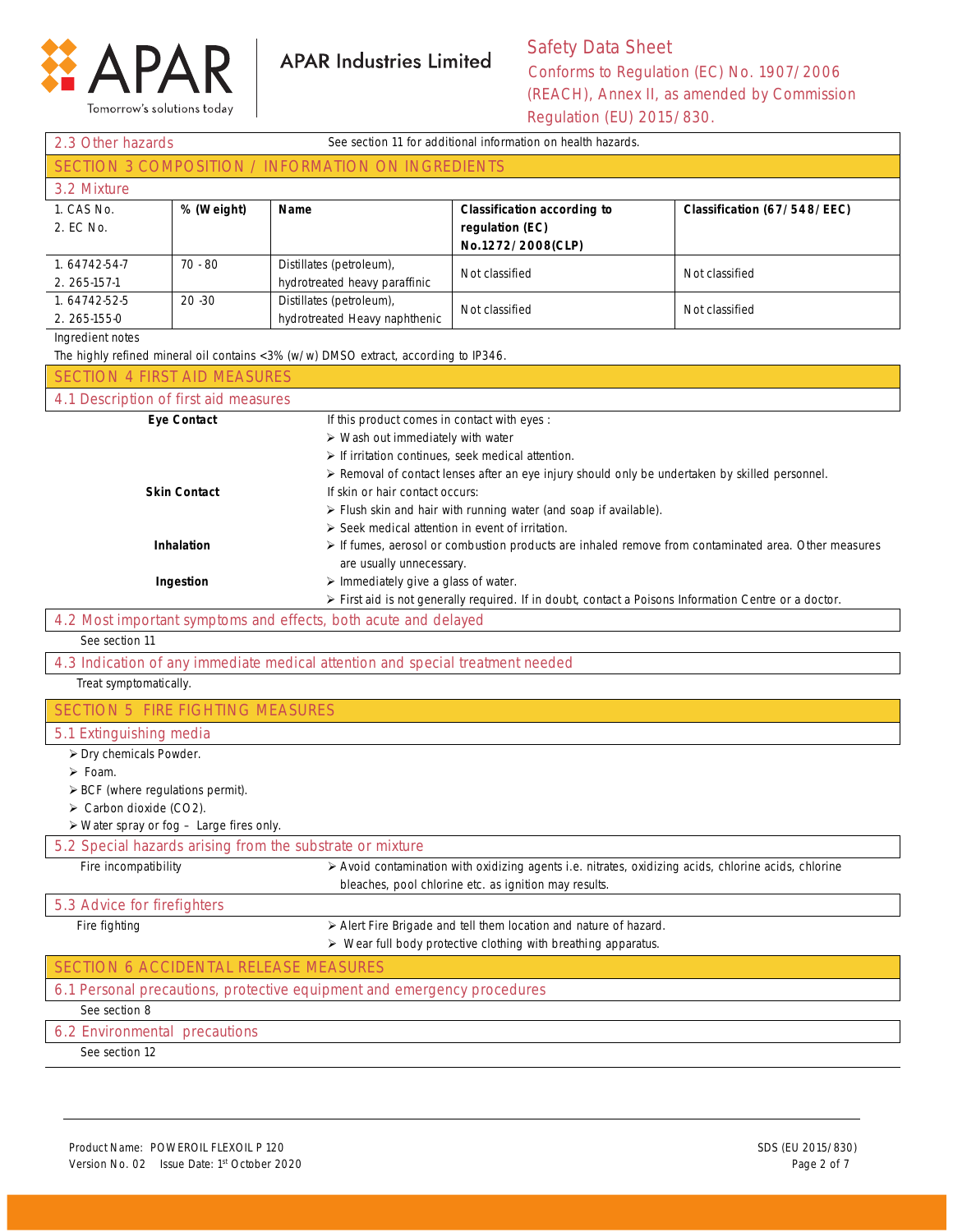

| 6.3 Methods and material for containment and cleaning up                                           |                                                                                                                |
|----------------------------------------------------------------------------------------------------|----------------------------------------------------------------------------------------------------------------|
|                                                                                                    | $\triangleright$ Remove all ignitions sources.                                                                 |
|                                                                                                    | $\triangleright$ Clean up all spills immediately.                                                              |
| <b>Minor spills</b>                                                                                | > Avoid breathing vapours and contact with skin and eyes.                                                      |
|                                                                                                    | > Control personal contact with the substance, by using protective equipment.                                  |
|                                                                                                    | > Contain and absorb spill with sand, earth, inert material or vermiculite.                                    |
|                                                                                                    | $\triangleright$ Wipe up.                                                                                      |
|                                                                                                    | > Place in a suitable, labelled container for waste disposal.                                                  |
| 6.4 Reference to other sections                                                                    | For personal protection, see section 8. For waste disposal, see section 13.                                    |
| <b>SECTION 7 HANDLING AND STORAGE</b>                                                              |                                                                                                                |
| 7.1 Precautions for safe handling                                                                  |                                                                                                                |
|                                                                                                    | > Avoid all personal contact, including inhalation.                                                            |
|                                                                                                    | > Wear protective clothing when risk of exposure occurs.                                                       |
|                                                                                                    | $\triangleright$ Use in a well-ventilated area.                                                                |
|                                                                                                    | > Prevent concentration in hollows and sumps.                                                                  |
|                                                                                                    | > DO NOT enter confined spaces until atmosphere has been checked.                                              |
|                                                                                                    | > Avoid smoking, naked lights or ignition sources.                                                             |
| <b>Safe Handling</b>                                                                               | > Avoid contact with incompatible materials. When handling, DO NOT eat, drink or smoke.                        |
|                                                                                                    | ≻ Keep containers securely sealed when not in use. Avoid physical damage to containers.                        |
|                                                                                                    | > Always wash hands with soap and water after handling.                                                        |
|                                                                                                    | > Work clothes should be laundered separately.<br>> Use good occupational work practice.                       |
|                                                                                                    | > Observe manufacturer's storage and handling recommendations contained within this SDS. Atmosphere            |
|                                                                                                    | should be regularly checked against established exposure standards to ensure safe working conditions.          |
|                                                                                                    |                                                                                                                |
| Fire and explosion protection<br>7.2 Conditions for safe storage, including any in compatibilities | See section 5                                                                                                  |
|                                                                                                    |                                                                                                                |
| Suitable container                                                                                 | $\triangleright$ Metal can or drum                                                                             |
|                                                                                                    | > Packaging as recommended by manufacturer.<br>> Check all containers are clearly labeled and free from leaks. |
| Storage incompatibility                                                                            | Avoid reaction with oxidizing agents.                                                                          |
| 7.3 Specific end use(s)                                                                            | Not available                                                                                                  |
| SECTION 8 EXPOSURE CONTROLS / PERSONAL PROTECTION                                                  |                                                                                                                |
| 8.1 Control parameters                                                                             |                                                                                                                |
| DERIVED NO EFFECT LEVEL (DNEL)                                                                     |                                                                                                                |
| Not available                                                                                      |                                                                                                                |
| PREDICTED NO EFFECT LEVEL (PNEL)                                                                   |                                                                                                                |
| Not available                                                                                      |                                                                                                                |
| <b>OCCUPATIONAL EXPOSURE LIMITS (OEL)</b>                                                          |                                                                                                                |
| 8.2 Exposure controls                                                                              |                                                                                                                |
| 8.2.1 Appropriate engineering controls                                                             | Adequate ventilation should be provided whenever the material is heated or mists are generated.                |
|                                                                                                    | Provide adequate ventilation, including appropriate local extraction, to ensure that the defined               |
|                                                                                                    | occupational exposure limit is not exceeded.                                                                   |
| 8.2.2 Personal protection                                                                          |                                                                                                                |
|                                                                                                    |                                                                                                                |
|                                                                                                    |                                                                                                                |
|                                                                                                    |                                                                                                                |
| Eye and face protection                                                                            | > Safety glasses with side shields                                                                             |
|                                                                                                    | > Chemical goggles.                                                                                            |
| <b>Skin protection</b>                                                                             | See Hand protection below                                                                                      |
| Hands/feet protection                                                                              | Wear general protective gloves, e.g. light weight rubber gloves.                                               |
| <b>Body protection</b>                                                                             | See Other protection below                                                                                     |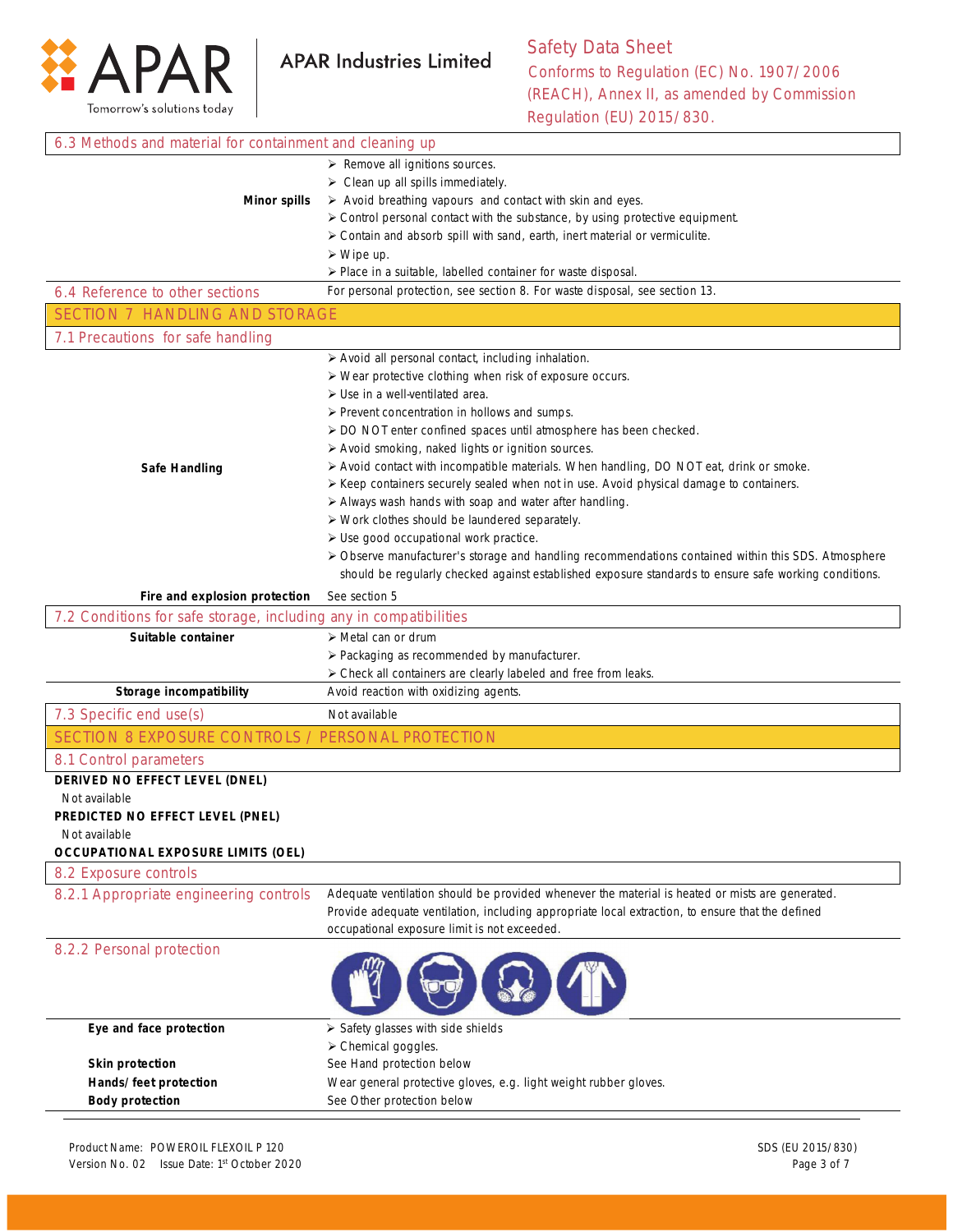

## Safety Data Sheet Conforms to Regulation (EC) No. 1907/2006 (REACH), Annex II, as amended by Commission Regulation (EU) 2015/830.

| Other protection<br>No special equipment needed when handling small quantities.<br><b>OTHERWISE:</b><br>Overalls.<br>Barrier cream.<br>Eyewash unit.<br><b>Thermal hazards</b><br>Not Available<br><b>Respiratory protection</b><br>Type A-P Filter of sufficient capacity. (AS/NZS 1716 & 1715, EN 143:2000 & 149:2001, ANSI Z88 or national equivalent) |
|-----------------------------------------------------------------------------------------------------------------------------------------------------------------------------------------------------------------------------------------------------------------------------------------------------------------------------------------------------------|
|                                                                                                                                                                                                                                                                                                                                                           |
|                                                                                                                                                                                                                                                                                                                                                           |
|                                                                                                                                                                                                                                                                                                                                                           |
|                                                                                                                                                                                                                                                                                                                                                           |
|                                                                                                                                                                                                                                                                                                                                                           |
|                                                                                                                                                                                                                                                                                                                                                           |
|                                                                                                                                                                                                                                                                                                                                                           |
|                                                                                                                                                                                                                                                                                                                                                           |
| See section 12<br>8.2.3. Environmental exposure controls                                                                                                                                                                                                                                                                                                  |
| <b>SECTION 9 PHYSICAL AND CHEMICAL PROPERTIES</b>                                                                                                                                                                                                                                                                                                         |
| 9.1 Information on basic physical and chemical properties                                                                                                                                                                                                                                                                                                 |
| Appearance                                                                                                                                                                                                                                                                                                                                                |
| <b>Physical state</b><br>Liquid                                                                                                                                                                                                                                                                                                                           |
| Color<br>Amber                                                                                                                                                                                                                                                                                                                                            |
| Form<br>Liquid                                                                                                                                                                                                                                                                                                                                            |
| Odor<br>Mild Petroleum Odour                                                                                                                                                                                                                                                                                                                              |
| <b>Odour threshold</b><br>Not applicable                                                                                                                                                                                                                                                                                                                  |
| Not applicable<br>рH                                                                                                                                                                                                                                                                                                                                      |
| $<$ -3°C (ASTM D-97)<br>Melting point/Pour point                                                                                                                                                                                                                                                                                                          |
| Closed cup: > 230°C<br>Flash point                                                                                                                                                                                                                                                                                                                        |
| Not available<br><b>Evaporation rate</b>                                                                                                                                                                                                                                                                                                                  |
| Flammability (solid, gas)<br>Not available                                                                                                                                                                                                                                                                                                                |
| Flammability limits in air,<br>Not available                                                                                                                                                                                                                                                                                                              |
| lower, % by volume                                                                                                                                                                                                                                                                                                                                        |
| Flammability limits in air,<br>Not available                                                                                                                                                                                                                                                                                                              |
| upper, % by volume                                                                                                                                                                                                                                                                                                                                        |
| Vapour pressure<br>Not available                                                                                                                                                                                                                                                                                                                          |
| Not available<br>Vapour density                                                                                                                                                                                                                                                                                                                           |
| Density<br>0.879 to 0.897 at 15°C                                                                                                                                                                                                                                                                                                                         |
| Solubility(ies)                                                                                                                                                                                                                                                                                                                                           |
| Insoluble<br>Solubility (water)                                                                                                                                                                                                                                                                                                                           |
| <b>Partition coefficient</b>                                                                                                                                                                                                                                                                                                                              |
| Not available<br>(n-octanol/water)                                                                                                                                                                                                                                                                                                                        |
| No Data<br>Decomposition temperature                                                                                                                                                                                                                                                                                                                      |
| <b>Auto-ignition temperature</b><br>$>350^{\circ}$ C                                                                                                                                                                                                                                                                                                      |
| Viscosity, Kinematic at 40°C (104°F)<br>1.03 cm <sup>2</sup> /s to 1.20 cm <sup>2</sup> /s (103 to 120 cSt)                                                                                                                                                                                                                                               |
| <b>Explosive properties</b><br>No Data                                                                                                                                                                                                                                                                                                                    |
| <b>Oxidising properties</b><br>No Data                                                                                                                                                                                                                                                                                                                    |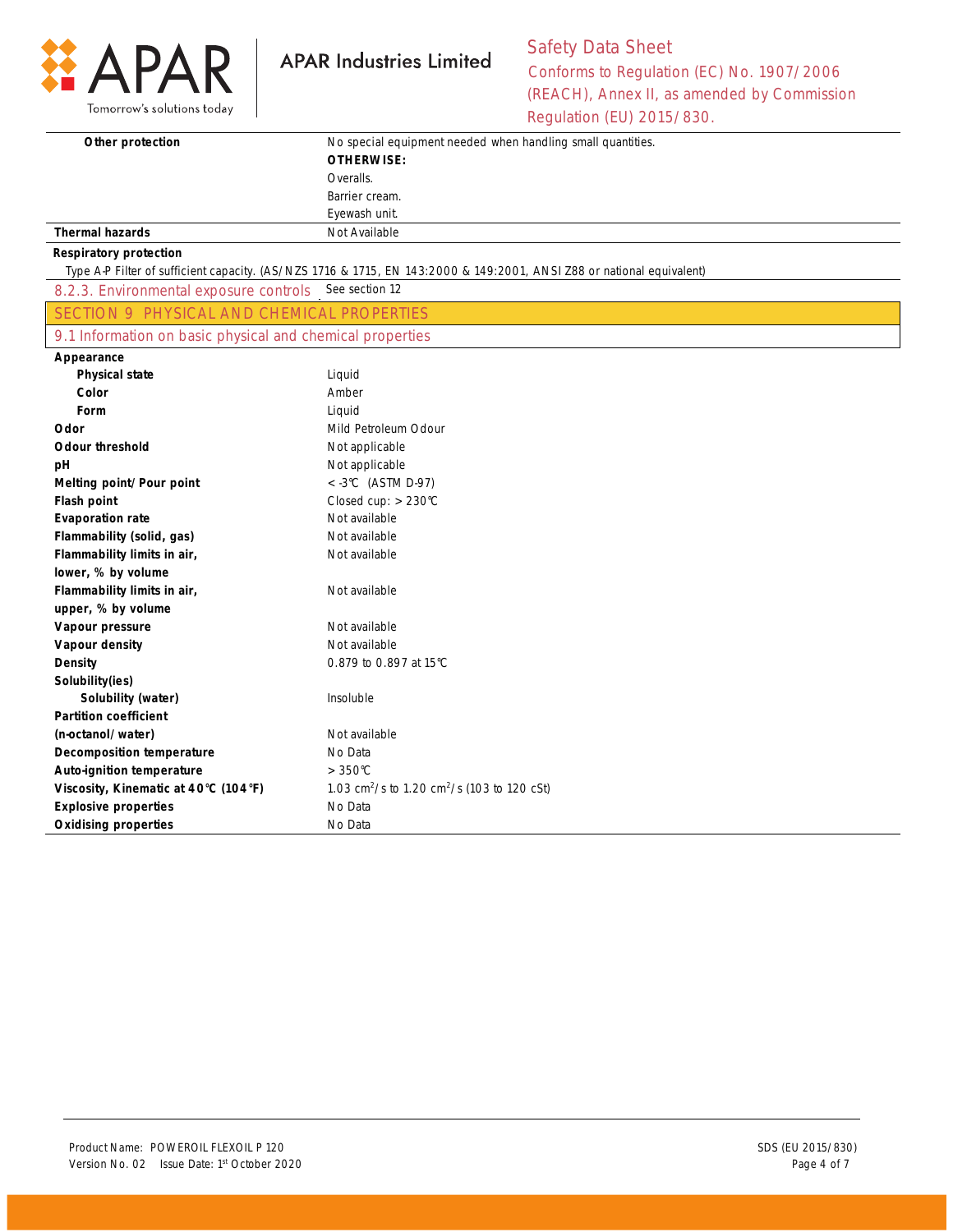

| 9.2 Other Information                   | Not Available                                                                       |  |
|-----------------------------------------|-------------------------------------------------------------------------------------|--|
| SECTION 10 STABILITY AND REACTIVITY     |                                                                                     |  |
| 10.1 Reactivity                         | Stable.                                                                             |  |
| 10.2 Chemical stability                 | Under normal conditions of storage and use, hazardous reactions will not occur.     |  |
| 10.3 Possibility of hazardous Reactions | Avoid temperatures exceeding the flash point.                                       |  |
| 10.4 Conditions to avoid                | No specific data.<br>No specific data.                                              |  |
| 10.5 Incompatible materials             | Under normal conditions of storage and use, hazardous decomposition products should |  |
| 10.6 Hazardous decomposition            | not be produced.                                                                    |  |
| products                                |                                                                                     |  |

| <b>SECTION 11 TOXICOLOGICAL INFORMATION</b>           |                                                                                          |                                                                                                      |                |
|-------------------------------------------------------|------------------------------------------------------------------------------------------|------------------------------------------------------------------------------------------------------|----------------|
| 11.1 Information on toxicological effects             |                                                                                          |                                                                                                      |                |
| <b>Acute toxicity</b>                                 | Not applicable                                                                           |                                                                                                      |                |
| Skin corrosion/irritation                             | May cause defatting of the skin, but is neither an irritant nor a sensitizer.            |                                                                                                      |                |
| Serious eye damage/eye                                | Not classified. May cause minor irritation on eye contact.                               |                                                                                                      |                |
| irritation                                            |                                                                                          |                                                                                                      |                |
| <b>Respiratory sensitisation</b>                      | Not classified.                                                                          |                                                                                                      |                |
| <b>Skin sensitisation</b>                             | Not classified. May cause defatting of the skin, but is not an irritant.                 |                                                                                                      |                |
| Germ cell mutagenicity                                | No data available to indicate product or any components present at greater than 0.1% are |                                                                                                      |                |
|                                                       | mutagenic or genotoxic.                                                                  |                                                                                                      |                |
| Carcinogenicity                                       | This product is not considered to be a carcinogen by IARC, ACGIH, NTP, or OSHA. Meets EU |                                                                                                      |                |
|                                                       |                                                                                          | requirement of less than 3% (w/w) DMSO extract for total polycyclic aromatic compound (PAC) using IP |                |
|                                                       | 346.                                                                                     |                                                                                                      |                |
| <b>Reproductive toxicity</b>                          | Contains no ingredient listed as toxic to reproduction                                   |                                                                                                      |                |
| Specific target organ toxicity                        | Not classified.                                                                          |                                                                                                      |                |
| - single exposure                                     |                                                                                          |                                                                                                      |                |
| Specific target organ toxicity<br>- repeated exposure | Not classified.                                                                          |                                                                                                      |                |
| <b>Aspiration hazard</b>                              |                                                                                          |                                                                                                      |                |
| Mixture versus substance                              | May be fatal if swallowed and enters airways.<br>Not available.                          |                                                                                                      |                |
| information                                           |                                                                                          |                                                                                                      |                |
| Other information                                     | Risk of chemical pneumonia after aspiration.                                             |                                                                                                      |                |
| <b>SECTION 12 ECOLOGICAL INFORMATION</b>              |                                                                                          |                                                                                                      |                |
| 12.1 Toxicity                                         | Not expected to be harmful to aquatic organisms.                                         |                                                                                                      |                |
| 12.2 Persistence and degradability                    |                                                                                          |                                                                                                      |                |
| degradability                                         | The product is not readily biodegradable.                                                |                                                                                                      |                |
| 12.3 Bioaccumulative potential                        |                                                                                          |                                                                                                      |                |
|                                                       |                                                                                          |                                                                                                      |                |
| <b>Bioaccumulation potential</b>                      |                                                                                          | Bioaccumulation is unlikely to be significant because of the low water solubility of this product.   |                |
| 12.4 Mobility in soil                                 |                                                                                          |                                                                                                      |                |
| <b>Mobility</b>                                       | Not available.                                                                           |                                                                                                      |                |
| 12.5 Results of PBT and vPvB assessment               |                                                                                          |                                                                                                      |                |
|                                                       | P                                                                                        | B                                                                                                    | T              |
| Relevant available data                               | Not applicable                                                                           | Not applicable                                                                                       | Not applicable |
| PBT Criteria fulfilled?                               | Not applicable                                                                           | Not applicable                                                                                       | Not applicable |
|                                                       |                                                                                          | No other adverse environmental effects (e.g. ozone depletion, photochemical ozone creation           |                |
| 12.6 Other adverse effects                            |                                                                                          | potential, endocrine disruption, global warming potential) are expected from this component.         |                |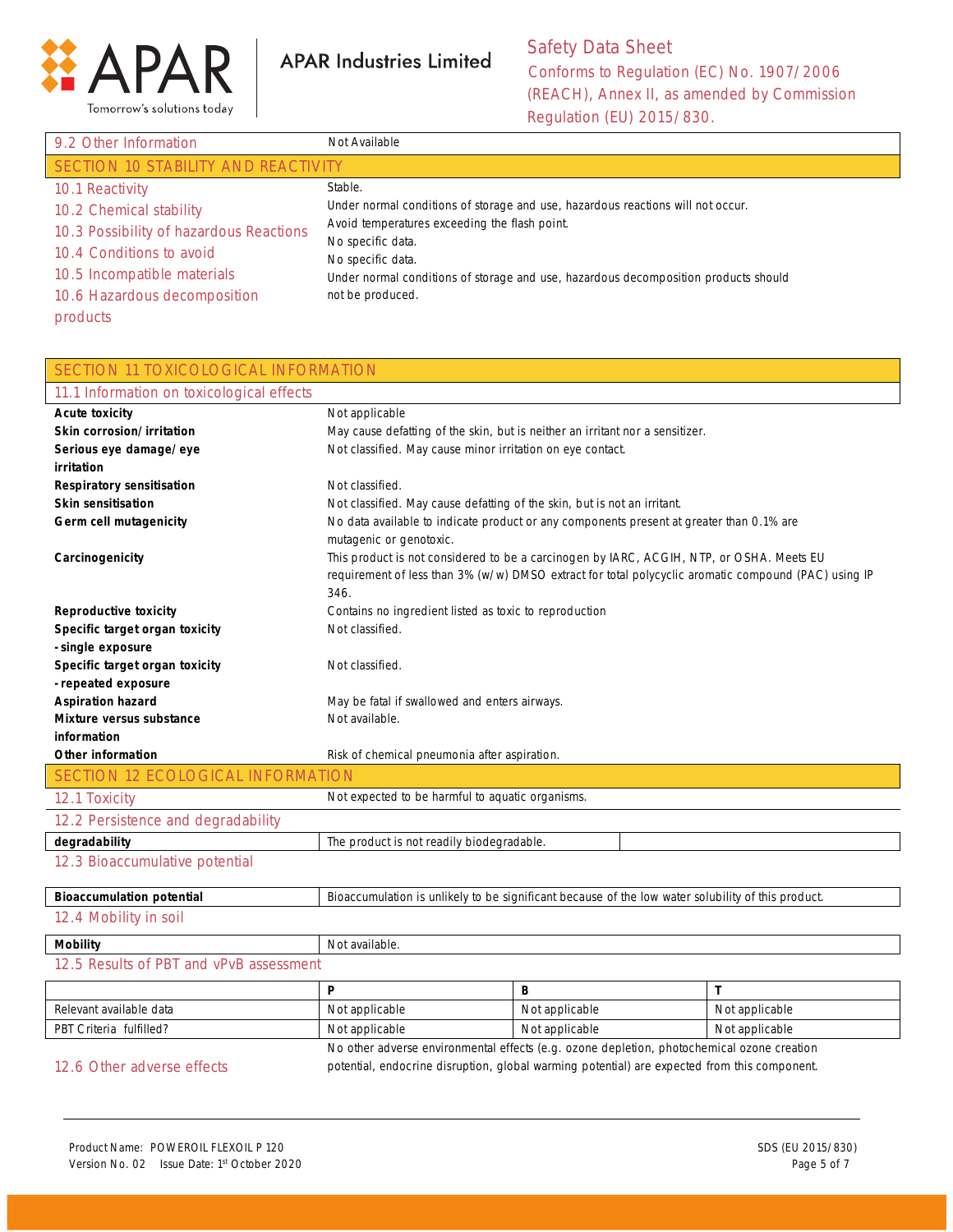

| <b>SECTION 13 DISPOSAL CONSIDERATIONS</b>                                                                                                                                                                                                                                                                |                                                                                                                                                                                                                                                                                                                                                                                                                                                                                                                                                                                                                                                                                                                                                                                                                                                    |  |
|----------------------------------------------------------------------------------------------------------------------------------------------------------------------------------------------------------------------------------------------------------------------------------------------------------|----------------------------------------------------------------------------------------------------------------------------------------------------------------------------------------------------------------------------------------------------------------------------------------------------------------------------------------------------------------------------------------------------------------------------------------------------------------------------------------------------------------------------------------------------------------------------------------------------------------------------------------------------------------------------------------------------------------------------------------------------------------------------------------------------------------------------------------------------|--|
| 13.1 Waste treatment methods                                                                                                                                                                                                                                                                             |                                                                                                                                                                                                                                                                                                                                                                                                                                                                                                                                                                                                                                                                                                                                                                                                                                                    |  |
| Product / Packaging disposal                                                                                                                                                                                                                                                                             | Legislation addressing waste disposal requirements may differ by country, state and/ or territory. Each user<br>must refer to laws operating in their area. In some areas, certain wastes must be tracked.<br>A Hierarchy of Controls seems to be common - the user should investigate:<br>Reduction<br>➤<br>Reuse<br>⋗<br>Recycling<br>⋗<br>Disposal (if all else fails)<br>⋗<br>This material may be recycled if unused, or if it has not been contaminated so as to make it unsuitable for<br>its intended use. If it has been contaminated, it may be possible to reclaim the product by filtration,<br>distillation or some other means. Shelf life considerations should also be applied in making decisions of<br>this type. Note that properties of a material may change in use, and recycling or reuse may not always be<br>appropriate. |  |
| Waste treatment options                                                                                                                                                                                                                                                                                  | Not available                                                                                                                                                                                                                                                                                                                                                                                                                                                                                                                                                                                                                                                                                                                                                                                                                                      |  |
| Sewage disposal options                                                                                                                                                                                                                                                                                  | Not available                                                                                                                                                                                                                                                                                                                                                                                                                                                                                                                                                                                                                                                                                                                                                                                                                                      |  |
| SECTION 14 TRANSPORT INFORMATION                                                                                                                                                                                                                                                                         |                                                                                                                                                                                                                                                                                                                                                                                                                                                                                                                                                                                                                                                                                                                                                                                                                                                    |  |
| General<br>14.1 UN Number<br>14.2 UN proper shipping name<br>14.3 Transport hazard class(es)<br>14.4 Packing group<br>14.5 Environmental hazards<br>14.6 Special precautions for user<br>14.7 Transport in bulk according to<br>Annex II of MARPOL 73/78 and the<br><b>IBC Code</b>                      | The product is not covered by international regulation on the transport of dangerous<br>goods(IMDG, IATA, ADR/RID)<br>Not classified as dangerous goods for transport.<br>Not applicable<br>Not applicable<br>Not applicable<br>Not classified as marine pollutant/environmentally hazardous.<br>Not applicable<br>Not applicable                                                                                                                                                                                                                                                                                                                                                                                                                                                                                                                  |  |
| <b>SECTION 15 REGULATORY INFORMATION</b>                                                                                                                                                                                                                                                                 |                                                                                                                                                                                                                                                                                                                                                                                                                                                                                                                                                                                                                                                                                                                                                                                                                                                    |  |
|                                                                                                                                                                                                                                                                                                          | 15.1. Safety, health and environmental regulations / legislation specific for the substance or mixture                                                                                                                                                                                                                                                                                                                                                                                                                                                                                                                                                                                                                                                                                                                                             |  |
| <b>EU</b> regulations<br>Regulation (EC) No. 2037/2000 on substances that deplete the ozone layer, Annex I<br>Not listed.<br>Regulation (EC) No. 2037/2000 on substances that deplete the ozone layer, Annex II<br>Not listed.<br>Regulation (EC) No. 850/2004 on persistent organic pollutants, Annex I |                                                                                                                                                                                                                                                                                                                                                                                                                                                                                                                                                                                                                                                                                                                                                                                                                                                    |  |
| Not listed.<br>Regulation (EC) No. 689/2008 concerning the export and import of dangerous chemicals, Annex I, part 1<br>Not listed.                                                                                                                                                                      |                                                                                                                                                                                                                                                                                                                                                                                                                                                                                                                                                                                                                                                                                                                                                                                                                                                    |  |
| Not listed.                                                                                                                                                                                                                                                                                              | Regulation (EC) No. 689/2008 concerning the export and import of dangerous chemicals, Annex I, part 2                                                                                                                                                                                                                                                                                                                                                                                                                                                                                                                                                                                                                                                                                                                                              |  |
| Regulation (EC) No. 689/2008 concerning the export and import of dangerous chemicals, Annex I, part 3<br>Not listed.<br>Regulation (EC) No. 689/2008 concerning the export and import of dangerous chemicals, Annex V                                                                                    |                                                                                                                                                                                                                                                                                                                                                                                                                                                                                                                                                                                                                                                                                                                                                                                                                                                    |  |
| Not listed.<br>Regulation (EC) No. 166/2006 Annex II Pollutant Release and Transfer Registry                                                                                                                                                                                                             |                                                                                                                                                                                                                                                                                                                                                                                                                                                                                                                                                                                                                                                                                                                                                                                                                                                    |  |
| Not listed.<br>Regulation (EC) No. 1907/2006, Article 59(1). Candidate List                                                                                                                                                                                                                              |                                                                                                                                                                                                                                                                                                                                                                                                                                                                                                                                                                                                                                                                                                                                                                                                                                                    |  |

Not listed.